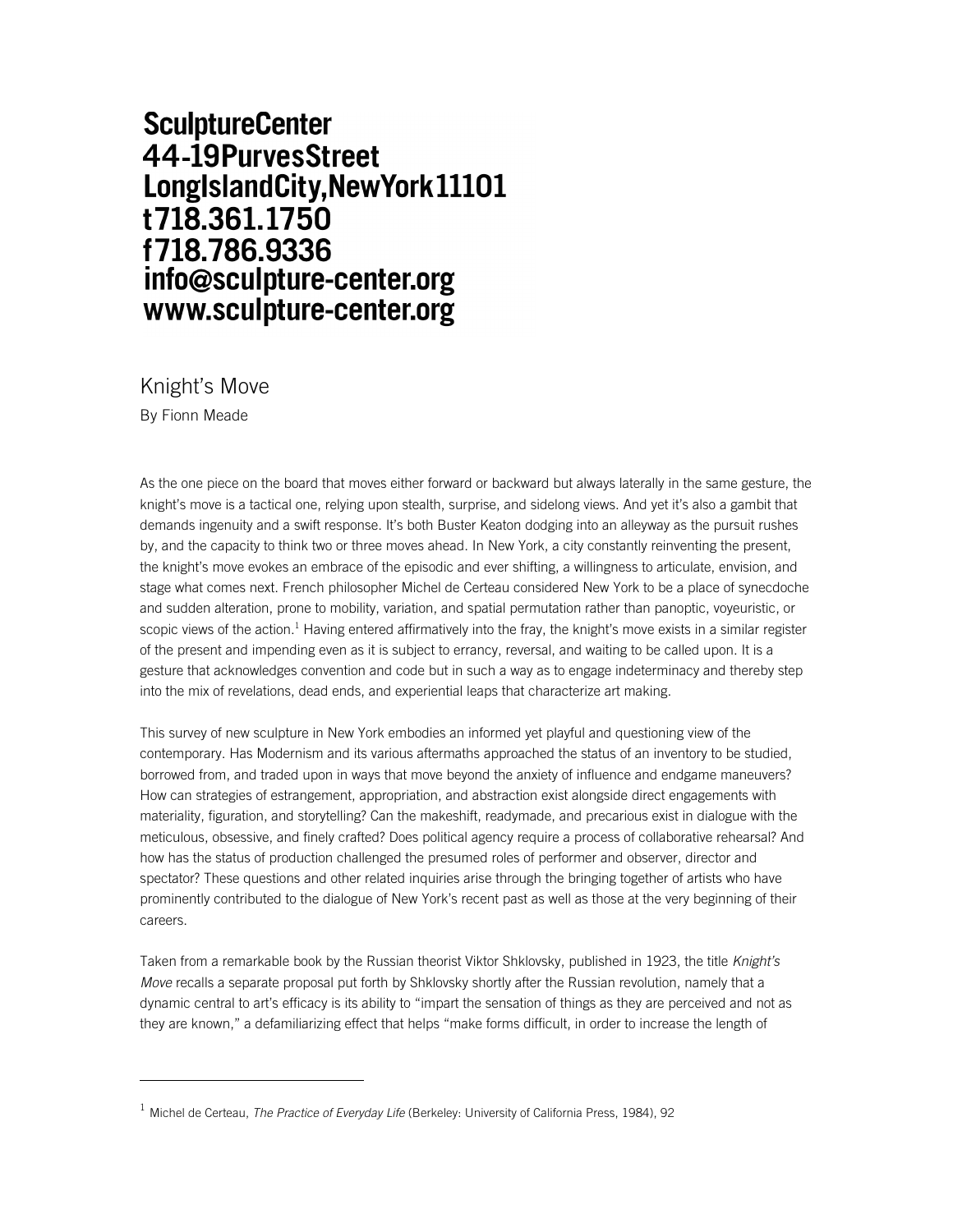perception."2 Alex Hubbard's recent video, *Screens for Recalling the Blackout*, 2009, enacts such a delay, bringing perceptual duration squarely into the frame of materiality and self-reflexive scenarios. In the video a circular tracking shot is positioned outward to inspect a large interior space—akin to a production set—and prefab construction materials parceled, stacked, and leaned against the walls. Repeatedly on screen, the artist manipulates an abundance of props into view, staying just ahead of the camera. Adopting the conceit of a timelapse, the video's well-chosen cuts keep the viewer focused on a perpetual aftermath, never quite arriving at a definitive moment before the sequence shifts and materials are shuffled; walls slide into view, cinder blocks stack up only to tumble down, and glossy tile finishes and faux panels pass before the camera, a carousel of roughhewn building materials and consumer-grade décor paraded before the viewer like so many scenic backdrops. And yet the intimated confrontation between the camera and the production never occurs, prompting a few crucial questions: Is the studio artist relegated to nothing beyond their references? Has the intention and immediacy of the performative gesture been exhausted? Are we left to build with readymade materials that appear increasingly discarded and expired even before having been used? Of course the work itself rehearses these questions through a restive form of renewal and potentiality. Rather than declaim against the dispersed status of art today, it performs and undoes its references and positions in order to put the question of agency back in motion. It makes a supposition, building parameters of critique and response into the support of the work.<sup>3</sup> Here, Hubbard re-inscribes and exploits the gap between gesture and effect.

To embrace the economy of the gap implies that one must risk enacting a position or series of positions rather than providing direct commentary. For example, in David Brooks's large-scale installations, arguments that pit culture against nature collapse, and a built environment that encompasses such false divides takes on new meaning within the confines of the exhibition space. Take, for example, *Naturae Vulgaris*, 2009, in which a city sidewalk was forcibly made to fit within a Lower East Side gallery, elevated via a gantry system to suspend a tree upwards toward a receding patch of skylight in the back of the space. Exposing the toxic substrate of cement that increasingly defines every corner of our urban infrastructure, Brooks's absurd and laborious ecological inversions often deploy the footprint and display structures of parks and nature reserves—boardwalks, observation decks, concourses—to underscore what Jacques Ranciére has termed the "partition of the sensible" occurring in such false oppositions as nature/culture, appearance/reality, and looking/acting.<sup>4</sup>

Also playing off perceived oppositions, Virginia Poundstone questions the conventional distance maintained between handcrafted and readymade objects in displays that likewise explore our increasingly mediated view of the natural world. Bringing the lush possibilities of outsourced photographic imagery into proximity with highly contingent ceramic abstractions, Poundstone skews the panoramic expectation of oversized pictures, making them serve as backdrops for fragmented monuments. Her recent installation, *Illiquid*, 2009, repurposed a photo of a verdant Himalayan valley, adhering it to the wall and across the floor. Severed and askew, the image ruptures conventional figure-ground expectations. Such conventions are further impaired by a kitchen-counter-like pedestal on which sits a forlorn but colorful ceramic shape held together by foam. A patchwork response to the riven, suspended image of nature is put before us, incipient but nevertheless taking shape.

Inverting time and nature takes practice and a willingness to linger over seemingly incidental encounters in order to get the feel of how a gap can be occupied and made articulate. In Uri Aran's practice, sculptures and videos adopt the comedic atmosphere of genre forms, inflecting them with the slippage of metaphysical doubt. Often interrupting or transparently repeating sentimental gestures, Aran imbues discrete, everyday objects and material

<sup>&</sup>lt;sup>2</sup> Viktor Shklovksy, "Art as Device," *Theory of Prose*, Dalkey Archive Press, 1991, 7<br><sup>3</sup> Georges Didi-Huberman writes: "It means producing a hypothesis—also 'underneath'—which then becomes capable of offering not only the principal 'subject' of a work of art, but also its deepest principle." Didi-Huberman, "The Supposition of the<br>Aura: The Now, The Then, and Modernity," Richard Francis, ed. *Negotiating Rapture* (Chica 1996), 51

<sup>4</sup> Jacques Ranciére, "The Emancipated Spectator," (2004), reprinted in *Artforum*, March, 2007, 277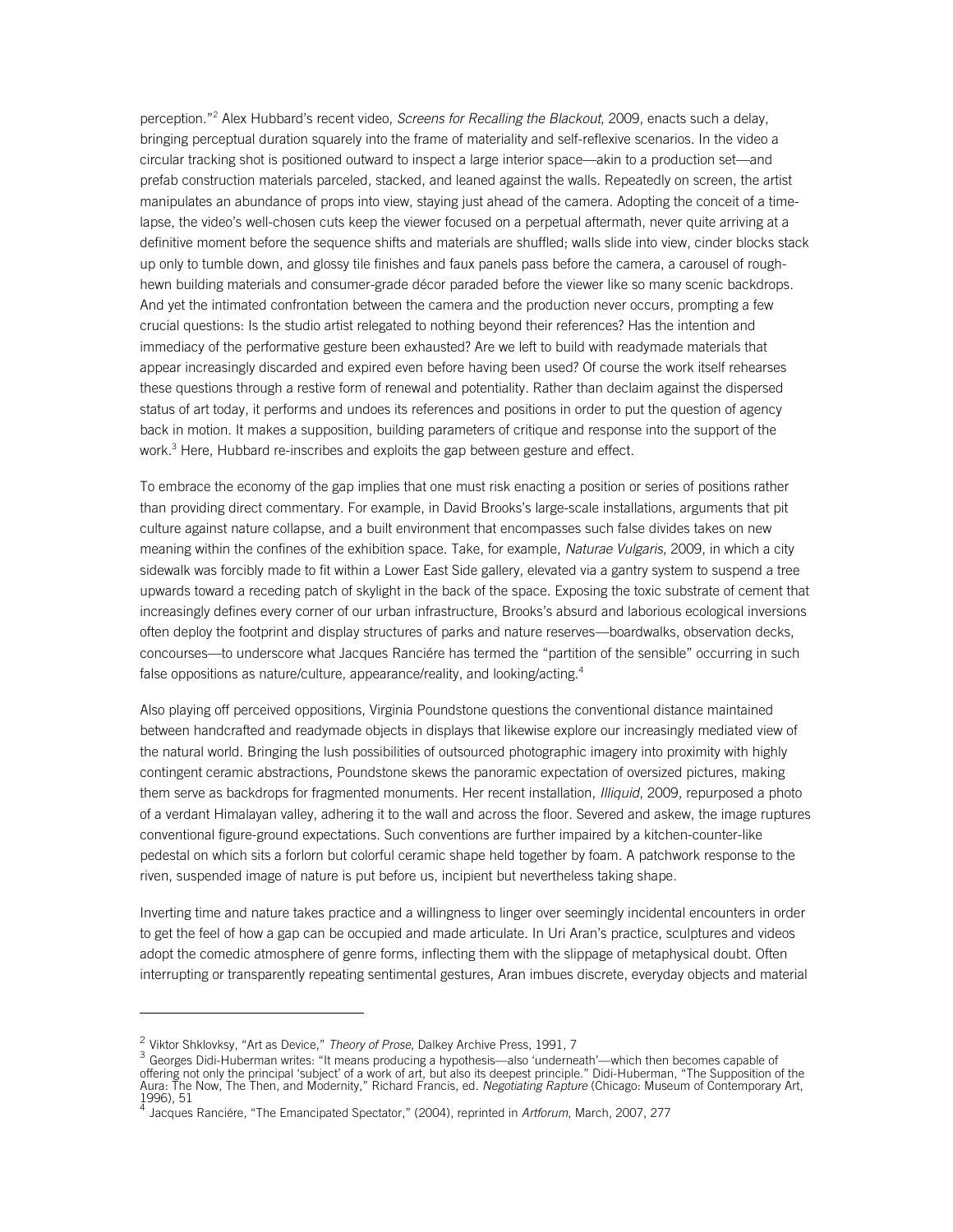with a displaced pathos. *All This Is Yours*, 2010, for example, strips down a sweatshop-sewing table to its bare frame, drilling into it and placing cookies and other odd mementos amid the wood shavings. Evoking absence through the most meager means, the impoverished tableaux is accompanied by an outmoded black-and-white television that loops the closing credits of a melodramatic Hollywood movie in which a boy and his black horse frolic on an idyllic beach. As such, Aran's corrupted and hapless approach to object making utilizes discarded materials to achieve a concentric sadness that only comes through embracing and exhausting absurdity.

The sustained wit of Esther Kläs's cumbersome sculptures stems from the impression that they've just been heaved into place after a long journey from a strange land. Set down as specimens that are exemplary for their beauty and elegance, they might trouble some viewers. Comically imbalanced, each sculpture favors a certain side or direction. Some lurch, others dump, and always they articulate their parted separateness. In *come away with me*, 2009, for instance, a rectangular volume of cement is puzzled neatly into an adjacent MDF form at a right angle; forming an L-shape, the wood half hosts a bright red form cast in plaster and resin that resembles a mishandled ziggurat or jumbled Mayan temple. Nonchalant and forlorn, the material pleasure and forthright attitude of Kläs's sculptures makes a virtue of things gone amiss.

Similarly, Joanna Malinowska's work orbits a world of unlikely occurrences and resurrections. A technician of wry correspondences, Malinowska stirs up old debates through aligning the incongruent and improbable. For a recent exhibition, the artist positioned an exaggerated replica of a West African boli, a talismanic bovine figure, opposite an inkjet facsimile of Kasimir Malevich's iconic *Black Square* painting, 1915, resulting in an ironic faceoff between an object and image that once oriented entire symbolic orders. Often beginning with a desire to reinterpret and communicate with the animistic past, Malinowska inevitably and profitably detours from her original intent, as with her video *Umanaqtuaq*, 2007, which found the artist traveling to Baffin Island in the Canadian Arctic to follow in the footsteps of anthropologist Franz Boas, who did his first field research there, only to result in a portrait of Jimmy Ekho, an Inuit folk musician and Elvis impersonator.

Unexpected convergences unfold in Tom Thayer's multifaceted practice as he engages experimental music, puppetry, animation, and collage to depict worlds turned upside down. Recent landscape animations borrow from the flicker and glitch of analog television technology to overlay and collage images of color-saturated, barren vistas that oscillate and jitter to a droning, minimal soundtrack. Reminiscent of Duchamp's mock waterfall that glistens in the backdrop of *Étant donnés*, Thayer's artifice leans toward the crude and haunting. His stop-motion animation, *Old Smelly Haircut*, 2009, follows a young boy busy drawing everything he encounters, including a wave of destruction that ultimately includes a stranger's arm reaching inside his head. Thayer's vision emerges from an Americana that is something like noise band–meets Grimm's folktale–meets Tim Burton–meets eBay purveyor–meets Jockum Nordstrom-like drawing and collage.

To build something up via one technique and transpose it into another exploits the interval between mediums as a way of destabilizing conventional ways of seeing. Erin Shirreff's new photo series, "Signature," 2010, achieves a syncopated effect precisely in its mis-registration. Analog photographs of recent sculptures are cut in half and then pieced together to create "whole" compositions. Like a single image that, once bound in the same signature of a book, is split into two, Shirreff's reconstructed images seem out of sequence, and yet intimately linked, like siblings. Shirreff's recent videos, such as *Ansel Adams, RCA Building, circa 1940*, 2009, and *Roden Crater*, 2009, likewise put still images in motion by taking hundreds of photographs of one image under subtly changing light conditions; these are then edited together into HD, and a time-lapse effect full of suggestive detail and presence results. Adopting a similar approach, *UN 2010*, 2010, takes up the iconic status of the United Nations Secretariat building as rendered and reanimated by Shirreff from across the East River in Long Island City. The portrait gains its strength from distance and remove, the emphasis being the blank regard of the structure's sheer face, rather than its obvious political import or architectural significance (it was designed by Le Corbusier and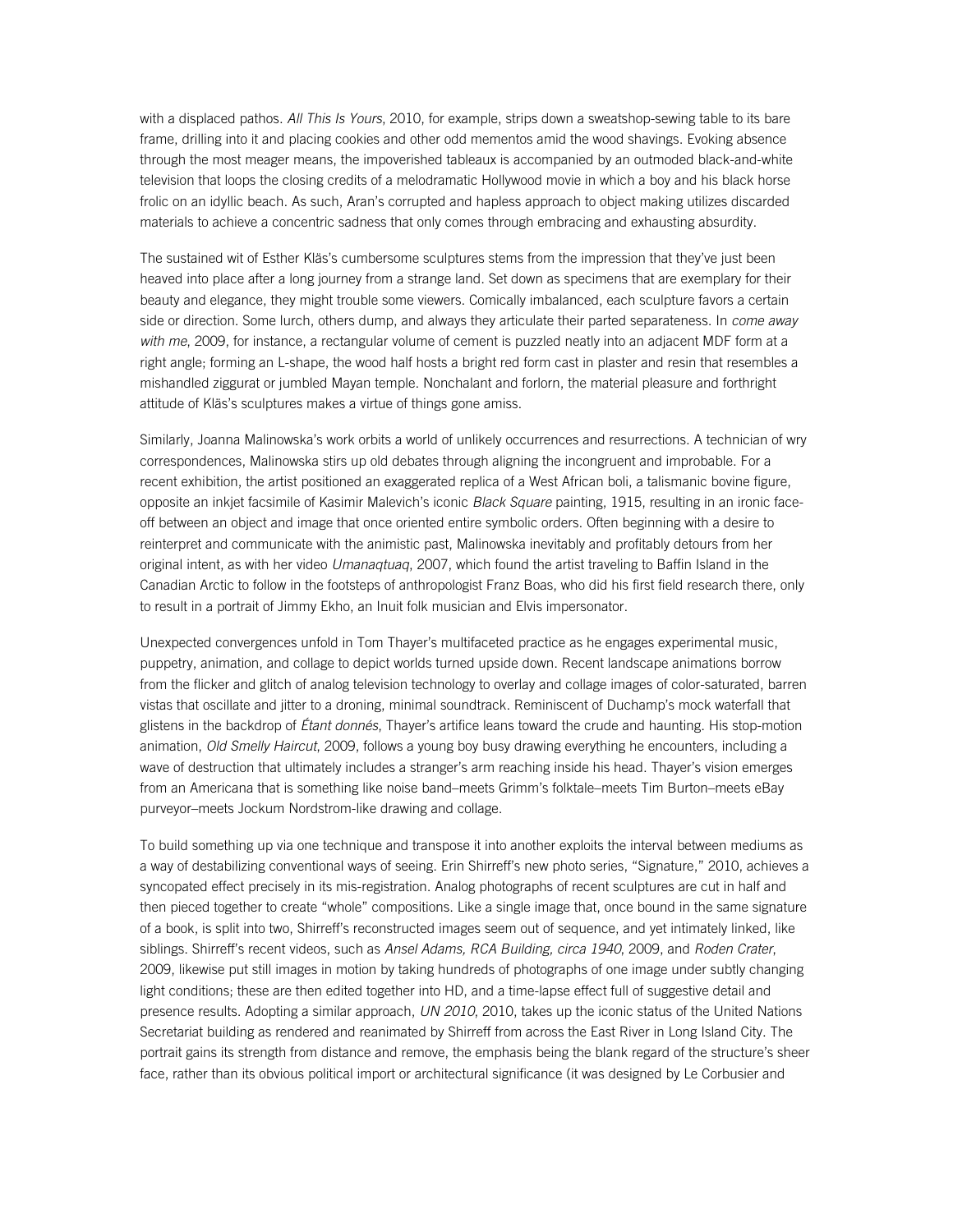Oscar Niemeyer). Both passive and mesmeric, incommensurability takes over in Shirreff's deliberate approach, shifting what appears to be legible and staid back into the phenomenological realm.

Tamar Halpern employs both analog and digital photography in her recent work, which includes vertiginous images gathered on nighttime walks through her Brooklyn neighborhood, as well as tabletop and floor assemblages composed of fragmentary materials, layered surfaces, and gathered ephemera. Updating accumulation strategies, flatbed composition techniques, and postering effects that extend back to figures as diverse as Robert Rauschenberg, Barry Le Va, and Jacques Villeglé, the overlay of Halpern's imagery collapses the incidental views of urban drift with the accretion of studio detritus. The resulting images are digitally layered and often printed out in strips that are then roughly sutured into composites, which Halpern then works over with ink, paint, and solvent. Beholden to neither painting nor photography, the images' indexical impression recedes even as the optical illusion of depth and a sculptural substrata remains, providing evidentiary background noise to the stuttering incursions of color, gesture, and materiality in Halpern's deviant pictures.

The back-and-forth nature of Nikolas Gambaroff's peripatetic studio practice is likewise always subject to revision. Provisional support structures get framed out to display a series of abstract canvases rearranged via performance and audience participation; sketchbook designs and studio residue accrete into a pattern that is photocopied and duplicated, intimating a hermetic script that is a recurrent background for new paintings; a series of fictional writings imagine the meditations of his great-grandfather in turn-of-the-century Vienna, providing a parallel activity to his painting installation for the Layr Wuestenhagen gallery in Vienna today. In other words, the overly prescribed setting for so-called serious painting is plundered and ventriloquized through an ongoing series of selfinduced crises of representation that nevertheless betray Gambaroff's desire and ability to provoke, perform, and continue the gestural efficacy of painting.

The tacking motion of Gambaroff's serial asides recalls another of Michel de Certeau's assertions regarding mobility and spatial authority that the act of telling makes possible: "The story's first function is to authorize, or more exactly, to found… It even has distributive power and performative force (it does what it says) when an ensemble of circumstances is brought together. Then it founds spaces."<sup>5</sup> Indeed, the founding of space through tactical maneuvering opens up room for interpretation, as in the work of Matt Sheridan Smith, which amounts to a perpetual disappearing act. Adopted from a game played by characters in Argentine writer Julio Cortázar's novel *Hopscotch* (published in English in 1966), Smith's newest text pieces—either stenciled directly onto the wall or displayed as unfolded notes—bring together the lexical definitions of rare or often technical words that either look alike or sound alike, wedding their articulations through a hypothetical conjunction and letting the words themselves recede. The poetic hybrids that result overturn the rhetorical procedures of Conceptual art often evoked in Sheridan Smith's work. Instead of Joseph Kosuth's contention that "a work of art is a kind of *proposition* presented within the context of art as a comment on art," we are left with: "A fit of fever or shaking chills, accompanied by malaise, pains in the bones, etc; chill, isn't that an army on march, a throng, a crowd?" Having more in common with John Ashbery's melancholic, loosely system-generated self-portraits than the administrative gloss of dematerialized practices of the past, Sheridan Smith's texts rely on rhetorical devices that repeatedly make his references, which often include himself, disappear.

Spatial relations determined through the act of telling are related to the built-in resistance within story forms that remain unruly and restless. To cite de Certeau once more, such stories are characterized by a propensity for reinscribing limits. "If the delinquent exists only by displacing itself, if its specific mark is to live not on the margins but in the interstices of the codes that it undoes and displaces...then the story is delinquent." <sup>6</sup> Alexandre Singh's

<sup>&</sup>lt;sup>5</sup> Michel de Certeau, *The Practice of Everyday Life* (Berkeley: University of California Press, 1984), 123 <sup>6</sup> Ibid., 130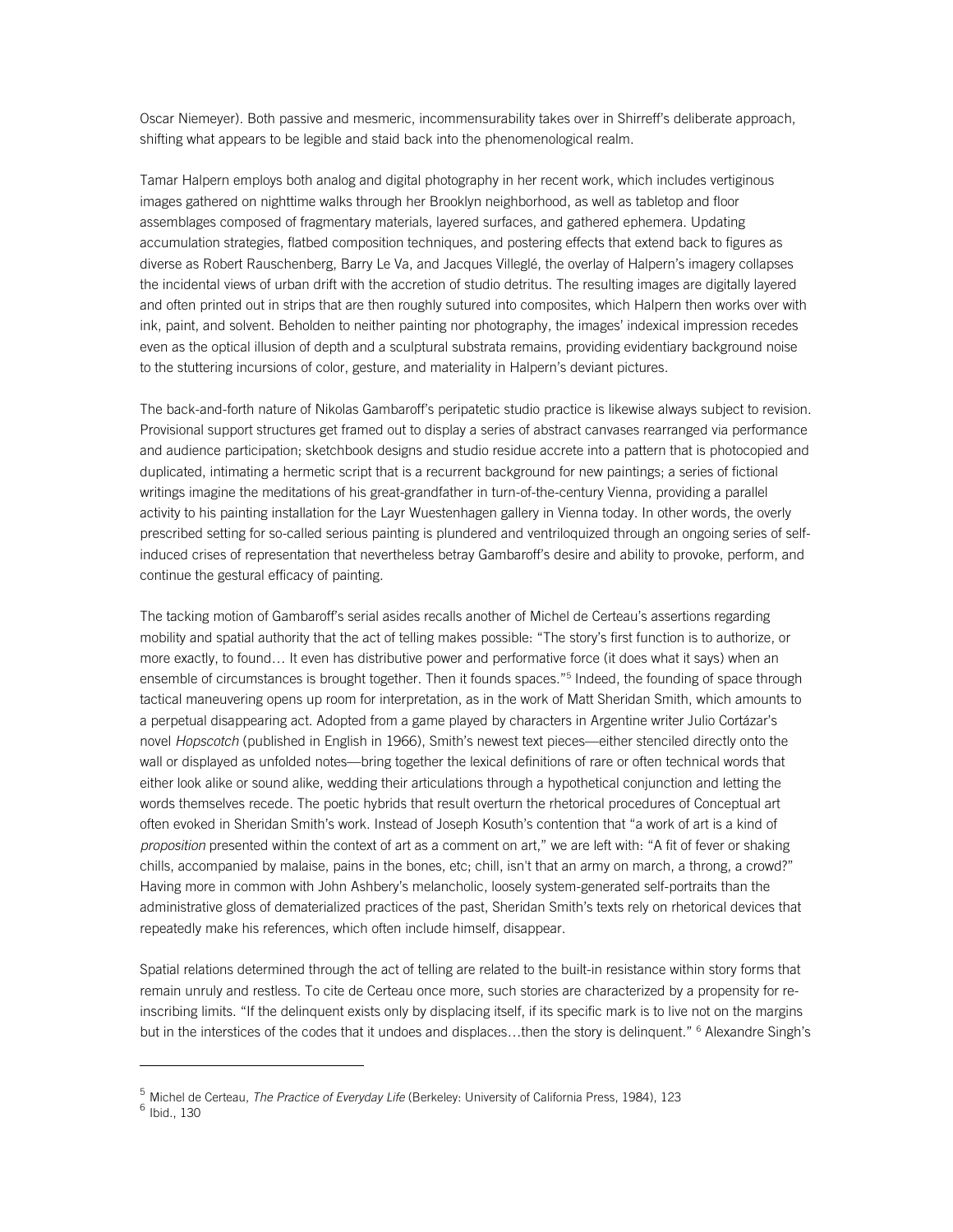ongoing series "Assembly Instructions" is composed of associative, rhizomatic displays of just such a sensibility. Photocopied and framed collages are literally connected by graphite dots that spin off into a dizzying array of references and tangents from a given topic. Singh's often-whimsical alternative histories and suggestions for the future hijack the forms of diagrammatic flowcharts of corporate research and development strategies. The impact of artworks that were never made by Piero Manzoni and Yves Klein is explored, the mnemonic devices used by Ikea in their warehouse displays are speculated on, and the tangential logic of dreams and mental illness is traced. Reiterated in performative lectures illustrated by overhead transparencies from an ever-expanding archive of collaged imagery, Singh's storytelling devices are prodigious, spawning large-scale installations, a novel, and a forthcoming play.

A delinquent sensibility is marked by the undoing and displacement of codes. Insisting upon a singular relationship to its own time, it inhabits and seeks out interstitial spaces in order to maintain a distinctive distance from predominant views and consensus. Not unlike recurring fashion trends, a delinquent style is always capable of returning to the past in order to keep the present off balance and open. As philosopher Giorgio Agamben has recently proposed, perhaps the contemporary is inextricably bound with the untimely, "that relationship with time that adheres to it through disjunction and an anachronism."<sup>7</sup> Stepping beyond the relativistic anxiety of market influences, art-historical continuity, and the pursuit of critical mantles, the sensibility that is delinquent and untimely challenges that which is merely novel as being the defining characteristic of the contemporary. Agamben goes one step further in proposing "only he who perceives the indices and signatures of the archaic in the most modern and recent can be contemporary."<sup>8</sup>

Many of Sara VanDerBeek's photographs feature discrete sculptural set-ups that deftly reference not only archaic effigies, but also appropriated imagery and Modern design. VanDerBeek culls from an archive of found imagery, discarded ephemera, and pre-fabricated materials to assemble objects and affix pictures onto small-scale sculptural armatures, often juxtaposing vintage magazine and book cut-outs with material finishes that recall, in turn, Minimalist sculpture, Constructivist theater platforms, Tatlinesque wall reliefs, and totemic styles from around the world. The final images endure as temporary monuments to a self-styled iconography that crosses cultural references and historical eras. In a new sequence of photographs, *All Goes Onward and Outward*, 2010, VanDerBeek takes a family photograph documenting the impression of a solar eclipse on cardboard as inspiration. Casting a series of plaster reliefs incised with geometric shapes in response to the image, VanDerBeek captures the rotation of the sun through the varying apertures of the forms, effectively creating the simultaneity of a constellation in motion alongside the indexical record of a sundial.

In turn, Allyson Vieira investigates the vestiges of antiquity through re-animating worn styles and patinas into visceral, figurative confrontations. A recent pairing of bas-relief mantelpieces, *Old (Not Without Variation)* and *New (Not Completely Novel)*, both 2010, portray a roiling gathering of hands turned away but pressing through the impression of a scrim toward the viewer, a knuckled and fingered topography of the corporeal present in dialogue with the ancient past. Modeling these works after the Metopes of the Parthenon in Athens—marble panels that once covered the entire structure as a Doric frieze depicting the cosmology of the Greek gods and the epic wars of mortals—Vieira draws inspiration from copies of the canonized panels, now relocated to the British Museum. The sculptures' weathered look was simulated by mixing plaster with concrete, and thereby foregoes fidelity to the authentic, instead mutating past mythologies into upright, voiced objects.

Perhaps it should come as no surprise that in our era of exponential digital and social avatars, an interest in effigy and figuration would reassert itself. One of art's oldest guises does not preclude, however, an engagement with abstraction, eros, and persona. For example, a recent series of painting and sculpture configurations by Carter

<sup>&</sup>lt;sup>7</sup> Giorgio Agamben, "What Is the Contemporary," *What Is an Apparatus?*, Stanford University Press, 2009, 41<br><sup>8</sup> Ibid., 50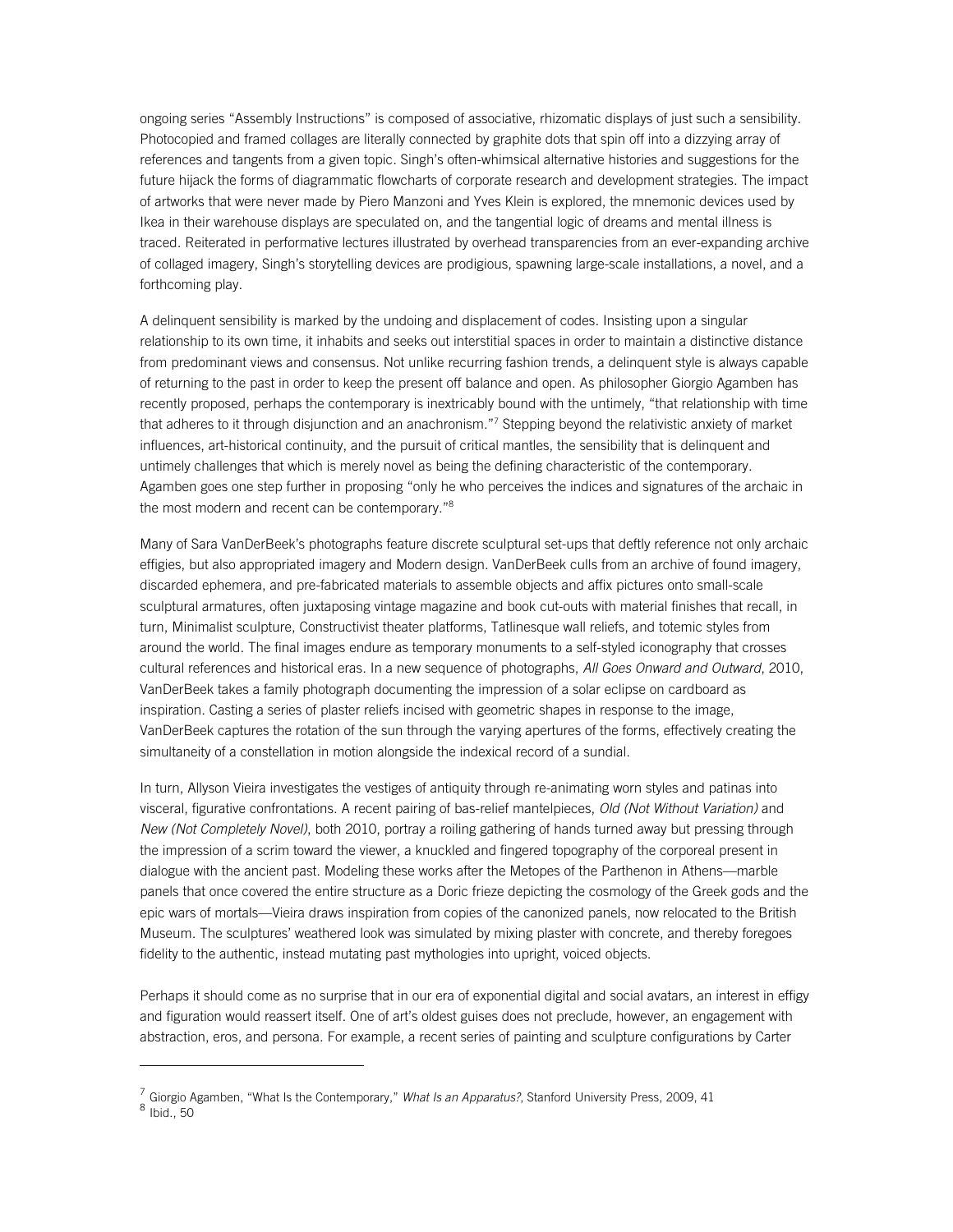begins with an appropriation of black-and-white photographs of Modernist interiors. Displaced from their illustrative origins, the photographs are transformed, their stricken surfaces laden with a bevy of abstract marks, moody backdrops for statuesque likenesses. The images of empty offices, living rooms, and dining rooms from the 1950s and '60s highlight sleek décor while opening up a neutralized absence that the artist subsequently pocks, blobs, and checks with brushstrokes—evoking Lichtenstein, Abstract Expressionism, and offhand doodles. Occasionally, the coarse outline of hollow profiles float into view along with hunched figurative forms. A signature feature in Carter's work for a number of years, the obsessive repetition of empty heads often includes patches of human hair or collaged views into alternative landscapes, a constant reminder of the vicissitudes of selfhood and introspection. A new large-scale painting features a marked-up interior connoting both wealth and fickle taste as a figurative bust competes with ornate lighting fixtures, assorted bibelots, floral wallpaper, a wraparound staircase, and a set of plush leather couches in the background. The contradictory mise-en-scène allows for the dramatic entrance of an obsidian black bust. With eerie grey shoulders and bulging eyes, the figure rests on a black pedestal-like table and carpet in front of the painting, its refulgent finish giving it an otherworldly appearance.

In contrast, Cassie Raihl's sculptures simultaneously hide and reveal their raw materiality not unlike a loosely tied hospital gown, effaced and uniform from one view, embodied and exposed from another. Her basic structural materials are mostly insignificant, domestic, and slight—prefab boxes, wine glasses, towels, cardboard, and pillows—bound together with knotted fabric, suspenders, and bungee chord. And yet they perform a delicate balancing act as the lightness and disposability of Raihl's chosen objects is offset by plaster dips, tar spills, and bronze coatings. Re-inscribed with an anxious energy that contradicts their seemingly offhand nature, they appear to greet you with memory and behavioral traits. Reminiscent of a quotidian action made emphatic through repetition—opening an envelope, drying a dish, putting a kettle on—Raihl's sculptures rotate and pivot even in their stillness.

The positioning of Modernism as an inventory evades the causality of historical and aesthetic discourses closed upon their own axioms. While not skirting the very real sociopolitical failures of Modernism—perhaps felt most acutely in terms of architecture and urban planning—the notion of an inventory refuses the fatal pronouncements of endgame discourses for a dialectic of seeing that assumes a relationship with past strategies that is active and ongoing rather than resolved. In Mika Tajima's *The Extras*, 2010, this return includes an extraction, revision, and troubling of her own past work. Consisting of a rack structure that immediately recalls the backroom storage areas customary to commercial galleries, Tajima's freestanding framework exposes the notion of surfeit inventory, housing excerpted fragments from past installations, including silkscreened mirror panels, double-sided partition paintings, Plexiglas works, and small-scale sculptures that extend Tajima's ongoing engagement with the exhausted-yet-ever-present geometric patterns of Modernist abstraction in contemporary architecture and interior design motifs. Also enunciating Tajima's inverted commentary on artistic production is a flatscreen monitor playing her recent video *Today Is Not A Dress Rehearsal*, 2009, a collaborative project with artist and filmmaker Charles Atlas that was presented within a soundstage-like set constructed by Tajima in the atrium of the San Francisco Museum of Modern Art. The video captures Atlas's edit of three days of performances and lectures programmed by Tajima—including an address by philosopher Judith Butler—that further prod and prompt questions regarding where the endpoint of artistic production lies.

Daniel Lefcourt's newest series, "Active Surplus," 2010, extends and redirects his inquiry into perceptual abstraction, visual redaction, and modes of display that hover between painting and sculpture. Having employed tools, materials, and production techniques common to the sign-making industry for a number of years including MDF wood, computer-controlled routers, and pen-plotters—Lefcourt continues his reductive process with works that further the impression of empty signage, blank texts, and censored graphic information, allowing the display apparatus to preside while the implication of content recedes. Laid bare and dominant across the